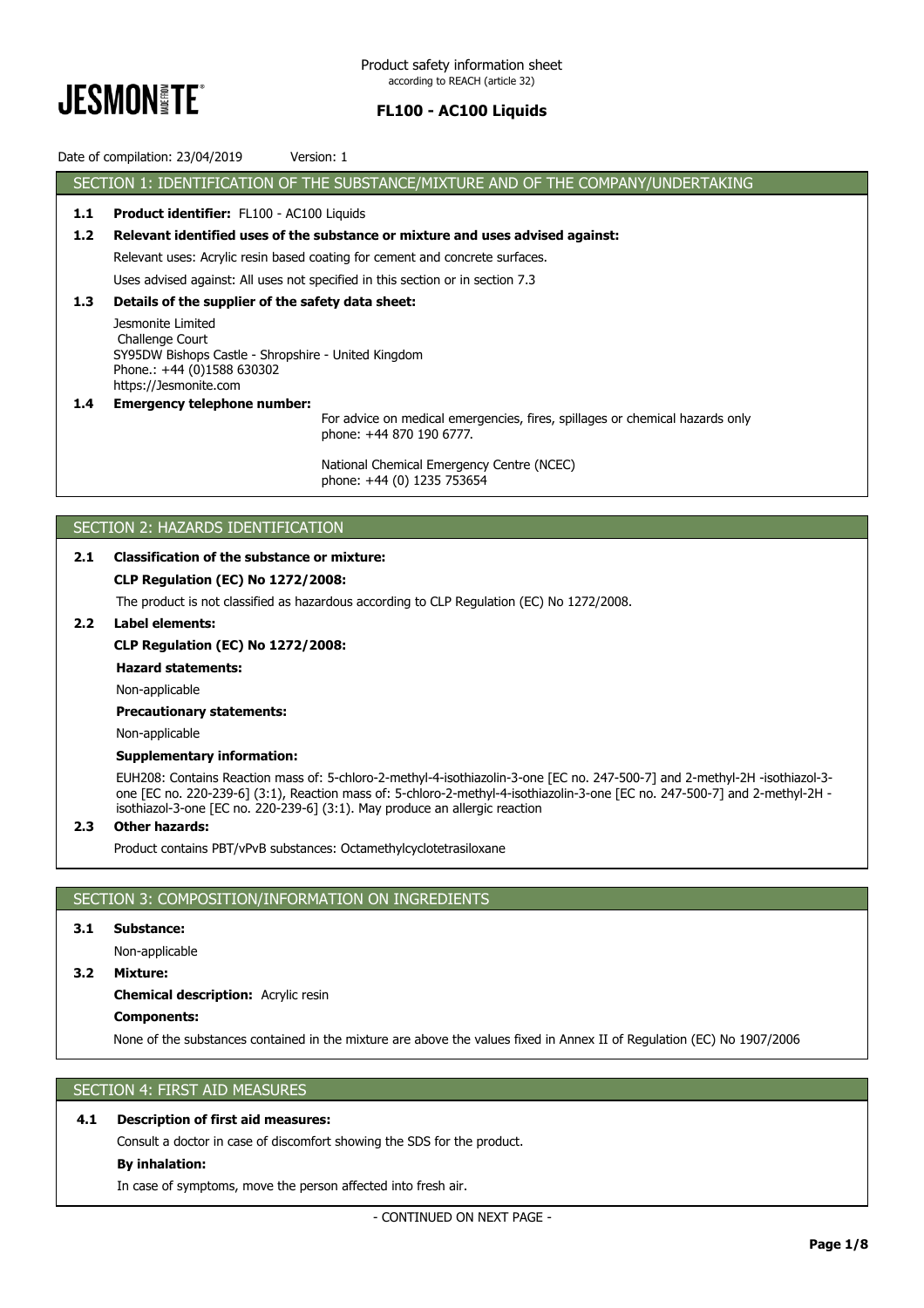

Date of compilation: 23/04/2019 Version: 1

# SECTION 4: FIRST AID MEASURES (continued)

# **By skin contact:**

In case of contact it is recommended to clean the affected area thoroughly with water and neutral soap. In case of changes to the skin (stinging, redness, rashes, blisters,…), seek medical advice with this Safety data Sheet

# **By eye contact:**

Rinse with water until the product has been eliminated. In case of problems, consult a doctor showing the SDS for the product.

## **By ingestion/aspiration:**

In case of consumption in large quantities, it is recommended to seek medical assistance.

## **4.2 Most important symptoms and effects, both acute and delayed:**

Acute and delayed effects are indicated in sections 2 and 11.

## **4.3 Indication of any immediate medical attention and special treatment needed:**

Non-applicable

# SECTION 5: FIREFIGHTING MEASURES

#### **5.1 Extinguishing media:**

Product is non-flammable, with a low risk of fire due to the flammabliity characteristics of the product in normal conditions of storage, handling and use. In the case of the existence of sustained combustion as a result of improper handling, storage or use any type of extinguishing agent can be used (ABC Powder, water,...)

## **5.2 Special hazards arising from the substance or mixture:**

Due to its non-flammable nature, the product does not present a fire risk under normal conditions of storage, handling and use.

## **5.3 Advice for firefighters:**

Depending on the magnitude of the fire it may be necessary to use full protective clothing and self-contained breathing apparatus (SCBA). Minimum emergency facilities and equipment should be available (fire blankets, portable first aid kit,...) in accordance with Directive 89/654/EC.

#### **Additional provisions:**

Act in accordance with the Internal Emergency Plan and the Information Sheets on actions to take after an accident or other emergencies. Eliminate all sources of ignition. In case of fire, cool the storage containers and tanks for products susceptible to combustion, explosion or BLEVE as a result of high temperatures. Avoid spillage of the products used to extinguish the fire into an aqueous medium.

## SECTION 6: ACCIDENTAL RELEASE MEASURES

## **6.1 Personal precautions, protective equipment and emergency procedures:**

Isolate leaks provided that there is no additional risk for the people performing this task.

## **6.2 Environmental precautions:**

This product is not classified as hazardous to the environment. Keep product away from drains, surface and ground water.

#### **6.3 Methods and material for containment and cleaning up:**

#### It is recommended:

Absorb the spillage using sand or inert absorbent and move it to a safe place. Do not absorb in sawdust or other combustible absorbents. For any concern related to disposal consult section 13.

# **6.4 Reference to other sections:**

See sections 8 and 13.

# SECTION 7: HANDLING AND STORAGE

# **7.1 Precautions for safe handling:**

A.- Precautions for safe manipulation

Comply with the current legislation concerning the prevention of industrial risks. Keep containers hermetically sealed. Control spills and residues, destroying them with safe methods (section 6). Avoid leakages from the container. Maintain order and cleanliness where dangerous products are used.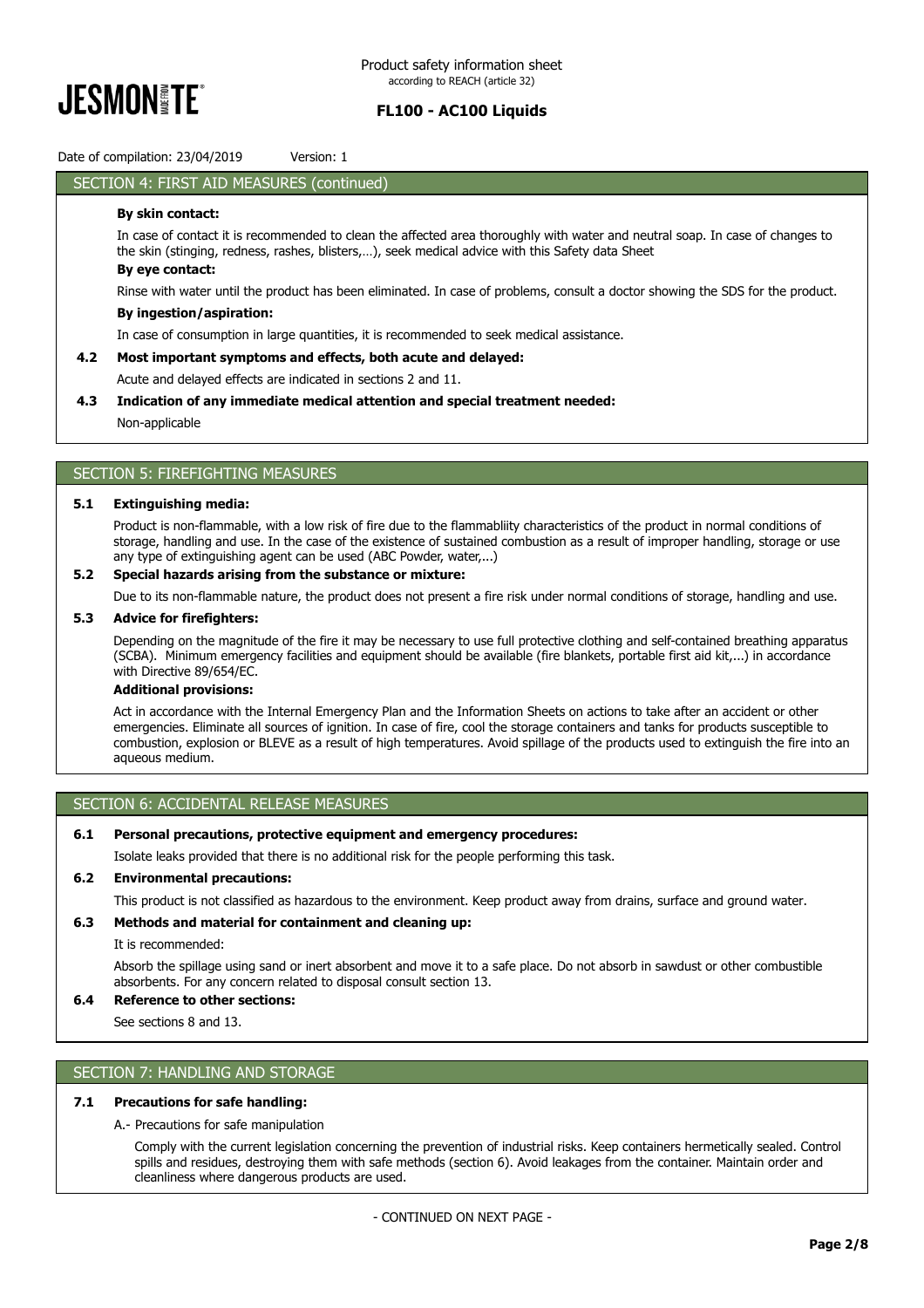

# Date of compilation: 23/04/2019 Version: 1

# SECTION 7: HANDLING AND STORAGE (continued)

- B.- Technical recommendations for the prevention of fires and explosions
	- It is recommended to transfer at a slow speed to avoid the creation of electrostatic charges that could affect flammable products. Consult section 10 for conditions and materials that should be avoided.
	- C.- Technical recommendations to prevent ergonomic and toxicological risks

Do not eat or drink during the process, washing hands afterwards with suitable cleaning products.

D.- Technical recommendations to prevent environmental risks

It is not necessary to take special measures to prevent environmental risks. For more information see subsection 6.2

# **7.2 Conditions for safe storage, including any incompatibilities:**

A.- Technical measures for storage Minimum Temp.: 5 °C Maximum Temp.: 25 °C Maximum time: 6 Months

B.- General conditions for storage

Avoid sources of heat, radiation, static electricity and contact with food. For additional information see subsection 10.5

# **7.3 Specific end use(s):**

Except for the instructions already specified it is not necessary to provide any special recommendation regarding the uses of this product.

# SECTION 8: EXPOSURE CONTROLS/PERSONAL PROTECTION

## **8.1 Control parameters:**

Substances whose occupational exposure limits have to be monitored in the workplace (EH40/2005 Workplace exposure limits):

| <b>Identification</b>                          | <b>Environmental limits</b>                                                        |
|------------------------------------------------|------------------------------------------------------------------------------------|
| Formaldehyde                                   | WEL (8h)<br>$2.5 \text{ mg/m}^3$<br>2 ppm                                          |
| CAS:<br>$50 - 00 - 0$<br>F٢<br>200-001-8<br>-~ | (1)<br>NA/F<br>$(15 \text{ min})$<br>$12.5 \text{ mg/m}^3$<br>2 ppm<br><b>VVLL</b> |

## **DNEL (Workers):**

Non-applicable

# **DNEL (General population):**

Non-applicable

#### **PNEC:**

Non-applicable

#### **8.2 Exposure controls:**

A.- General security and hygiene measures in the work place

As a preventative measure it is recommended to use basic Personal Protective Equipment, with the corresponding <<CE marking>> in accordance with Directive 89/686/EC. For more information on Personal Protective Equipment (storage, use, cleaning, maintenance, class of protection,…) consult the information leaflet provided by the manufacturer. For more information see subsection 7.1.

All information contained herein is a recommendation which needs some specification from the labour risk prevention services as it is not known whether the company has additional measures at its disposal.

B.- Respiratory protection

The use of protection equipment will be necessary if a mist forms or if the occupational exposure limits are exceeded.

C.- Specific protection for the hands

| Pictogram                                                                                                                     | <b>PPE</b>                               | Labelling    | <b>CEN Standard</b> | Remarks                                                                                                                                                                                                                   |
|-------------------------------------------------------------------------------------------------------------------------------|------------------------------------------|--------------|---------------------|---------------------------------------------------------------------------------------------------------------------------------------------------------------------------------------------------------------------------|
| $\mathsf{I}$ ال<br>$\overline{w}$<br>Mandatory hand<br>protection                                                             | Protective gloves against<br>minor risks | <b>CAT I</b> |                     | Replace gloves in case of any sign of damage. For<br>prolonged periods of exposure to the product for<br>professional users/industrials, we recommend using<br>CE III gloves in line with standards EN 420 and EN<br>374. |
| "As the product is a mixture of several substances, the resistance of the glove material can not be predicted in advance with |                                          |              |                     |                                                                                                                                                                                                                           |

total reliability and has therefore to be checked prior to the application"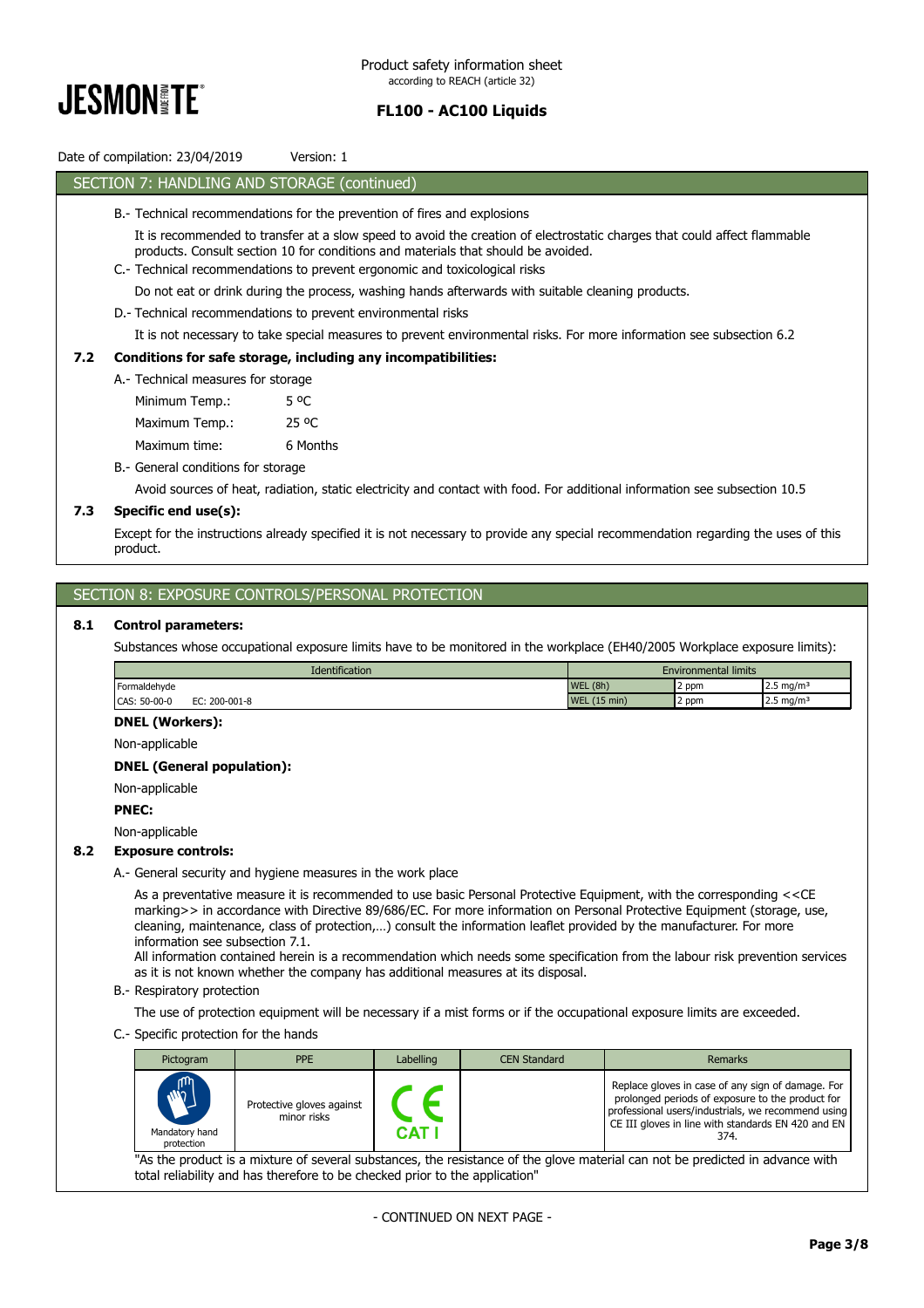

ı

# **FL100 - AC100 Liquids**

|     | Date of compilation: 23/04/2019                                                                                                                                                                                                                                                                                                                                                                                                                                                                                                                                                                  | Version: 1                                                   |           |                                 |                                                                                                                                                                                                                                                                                  |  |
|-----|--------------------------------------------------------------------------------------------------------------------------------------------------------------------------------------------------------------------------------------------------------------------------------------------------------------------------------------------------------------------------------------------------------------------------------------------------------------------------------------------------------------------------------------------------------------------------------------------------|--------------------------------------------------------------|-----------|---------------------------------|----------------------------------------------------------------------------------------------------------------------------------------------------------------------------------------------------------------------------------------------------------------------------------|--|
|     |                                                                                                                                                                                                                                                                                                                                                                                                                                                                                                                                                                                                  | SECTION 8: EXPOSURE CONTROLS/PERSONAL PROTECTION (continued) |           |                                 |                                                                                                                                                                                                                                                                                  |  |
|     | D.- Ocular and facial protection                                                                                                                                                                                                                                                                                                                                                                                                                                                                                                                                                                 |                                                              |           |                                 |                                                                                                                                                                                                                                                                                  |  |
|     | Pictogram                                                                                                                                                                                                                                                                                                                                                                                                                                                                                                                                                                                        | <b>PPE</b>                                                   | Labelling | <b>CEN Standard</b>             | <b>Remarks</b>                                                                                                                                                                                                                                                                   |  |
|     | Mandatory face<br>protection                                                                                                                                                                                                                                                                                                                                                                                                                                                                                                                                                                     | Panoramic glasses against<br>splash/projections.             |           | EN 166:2001<br>EN ISO 4007:2012 | Clean daily and disinfect periodically according to<br>the manufacturer's instructions. Use if there is a<br>risk of splashing.                                                                                                                                                  |  |
|     | E.- Body protection                                                                                                                                                                                                                                                                                                                                                                                                                                                                                                                                                                              |                                                              |           |                                 |                                                                                                                                                                                                                                                                                  |  |
|     | Pictogram                                                                                                                                                                                                                                                                                                                                                                                                                                                                                                                                                                                        | <b>PPE</b>                                                   | Labelling | <b>CEN Standard</b>             | <b>Remarks</b>                                                                                                                                                                                                                                                                   |  |
|     |                                                                                                                                                                                                                                                                                                                                                                                                                                                                                                                                                                                                  | Work clothing                                                |           |                                 | Replace before any evidence of deterioration. For<br>periods of prolonged exposure to the product for<br>professional/industrial users CE III is<br>recommended, in accordance with the regulations<br>in EN ISO 6529:2001, EN ISO 6530:2005, EN ISO<br>13688:2013, EN 464:1994. |  |
|     |                                                                                                                                                                                                                                                                                                                                                                                                                                                                                                                                                                                                  | Anti-slip work shoes                                         |           | EN ISO 20347:2012               | Replace before any evidence of deterioration. For<br>periods of prolonged exposure to the product for<br>professional/industrial users CE III is<br>recommended, in accordance with the regulations<br>in EN ISO 20345 y EN 13832-1                                              |  |
|     | F.- Additional emergency measures                                                                                                                                                                                                                                                                                                                                                                                                                                                                                                                                                                |                                                              |           |                                 |                                                                                                                                                                                                                                                                                  |  |
|     |                                                                                                                                                                                                                                                                                                                                                                                                                                                                                                                                                                                                  | It is not necessary to take additional emergency measures.   |           |                                 |                                                                                                                                                                                                                                                                                  |  |
|     | <b>Environmental exposure controls:</b><br>In accordance with the community legislation for the protection of the environment it is recommended to avoid environmental<br>spillage of both the product and its container. For additional information see subsection 7.1.D<br><b>Volatile organic compounds:</b><br>With regard to Directive 2010/75/EU, this product has the following characteristics:<br>V.O.C. (Supply):<br>0.01 % weight<br>$0.14$ kg/m <sup>3</sup> $(0.14$ g/L)<br>V.O.C. density at 20 °C:<br>Average carbon number:<br>7.55<br>Average molecular weight:<br>279.56 g/mol |                                                              |           |                                 |                                                                                                                                                                                                                                                                                  |  |
|     |                                                                                                                                                                                                                                                                                                                                                                                                                                                                                                                                                                                                  | SECTION 9: PHYSICAL AND CHEMICAL PROPERTIES                  |           |                                 |                                                                                                                                                                                                                                                                                  |  |
|     |                                                                                                                                                                                                                                                                                                                                                                                                                                                                                                                                                                                                  |                                                              |           |                                 |                                                                                                                                                                                                                                                                                  |  |
| 9.1 |                                                                                                                                                                                                                                                                                                                                                                                                                                                                                                                                                                                                  | Information on basic physical and chemical properties:       |           |                                 |                                                                                                                                                                                                                                                                                  |  |
|     | <b>Appearance:</b>                                                                                                                                                                                                                                                                                                                                                                                                                                                                                                                                                                               | For complete information see the product datasheet.          |           |                                 |                                                                                                                                                                                                                                                                                  |  |
|     | Physical state at 20 °C:                                                                                                                                                                                                                                                                                                                                                                                                                                                                                                                                                                         |                                                              | Liquid    |                                 |                                                                                                                                                                                                                                                                                  |  |
|     | Appearance:                                                                                                                                                                                                                                                                                                                                                                                                                                                                                                                                                                                      |                                                              |           | Not available                   |                                                                                                                                                                                                                                                                                  |  |
|     | Colour:                                                                                                                                                                                                                                                                                                                                                                                                                                                                                                                                                                                          |                                                              |           | Not available                   |                                                                                                                                                                                                                                                                                  |  |
|     | Odour:                                                                                                                                                                                                                                                                                                                                                                                                                                                                                                                                                                                           |                                                              |           | Not available                   |                                                                                                                                                                                                                                                                                  |  |
|     | Odour threshold:                                                                                                                                                                                                                                                                                                                                                                                                                                                                                                                                                                                 |                                                              |           | Non-applicable *                |                                                                                                                                                                                                                                                                                  |  |
|     | <b>Volatility:</b>                                                                                                                                                                                                                                                                                                                                                                                                                                                                                                                                                                               |                                                              |           |                                 |                                                                                                                                                                                                                                                                                  |  |
|     | Boiling point at atmospheric pressure:                                                                                                                                                                                                                                                                                                                                                                                                                                                                                                                                                           |                                                              | 100 °C    |                                 |                                                                                                                                                                                                                                                                                  |  |
|     | Vapour pressure at 20 °C:                                                                                                                                                                                                                                                                                                                                                                                                                                                                                                                                                                        |                                                              |           | 2392 Pa                         |                                                                                                                                                                                                                                                                                  |  |
|     | Vapour pressure at 50 °C:                                                                                                                                                                                                                                                                                                                                                                                                                                                                                                                                                                        |                                                              |           | 93.63 (12.48 kPa)               |                                                                                                                                                                                                                                                                                  |  |
|     | Evaporation rate at 20 °C:                                                                                                                                                                                                                                                                                                                                                                                                                                                                                                                                                                       |                                                              |           | Non-applicable *                |                                                                                                                                                                                                                                                                                  |  |
|     | <b>Product description:</b>                                                                                                                                                                                                                                                                                                                                                                                                                                                                                                                                                                      |                                                              |           |                                 |                                                                                                                                                                                                                                                                                  |  |
|     | Density at 20 °C:                                                                                                                                                                                                                                                                                                                                                                                                                                                                                                                                                                                |                                                              |           | 1096.7 kg/m <sup>3</sup>        |                                                                                                                                                                                                                                                                                  |  |
|     | Relative density at 20 °C:                                                                                                                                                                                                                                                                                                                                                                                                                                                                                                                                                                       |                                                              | 1.097     |                                 |                                                                                                                                                                                                                                                                                  |  |
|     | *Not relevant due to the nature of the product, not providing information property of its hazards.                                                                                                                                                                                                                                                                                                                                                                                                                                                                                               |                                                              |           |                                 |                                                                                                                                                                                                                                                                                  |  |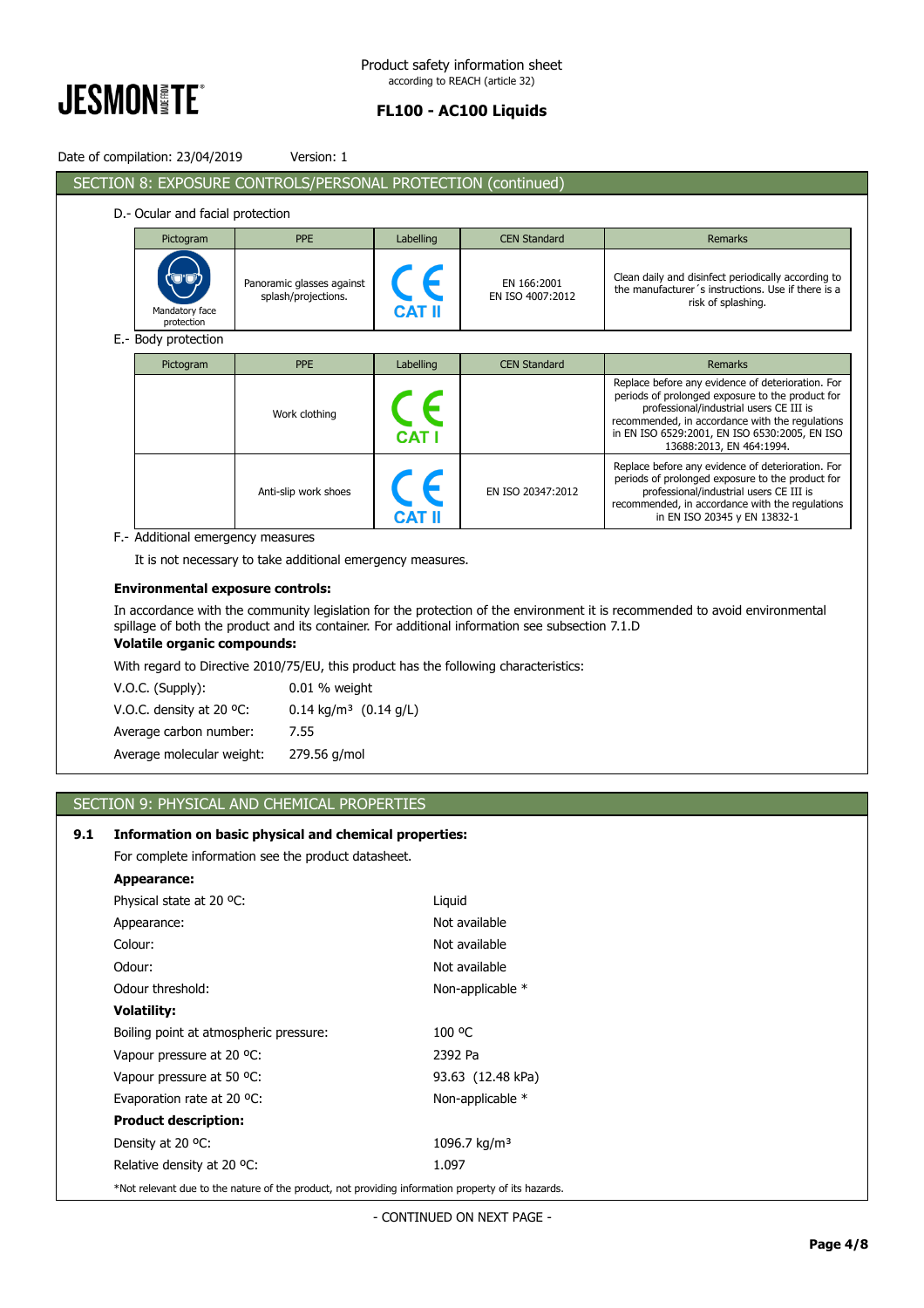

| Date of compilation: 23/04/2019 | Version: 1 |  |
|---------------------------------|------------|--|
|---------------------------------|------------|--|

|     | SECTION 9: PHYSICAL AND CHEMICAL PROPERTIES (continued)                                            |                        |
|-----|----------------------------------------------------------------------------------------------------|------------------------|
|     | Dynamic viscosity at 20 °C:                                                                        | Non-applicable *       |
|     | Kinematic viscosity at 20 °C:                                                                      | Non-applicable *       |
|     | Kinematic viscosity at 40 °C:                                                                      | Non-applicable *       |
|     | Concentration:                                                                                     | Non-applicable *       |
|     | pH:                                                                                                | Non-applicable *       |
|     | Vapour density at 20 °C:                                                                           | Non-applicable *       |
|     | Partition coefficient n-octanol/water 20 °C:                                                       | Non-applicable *       |
|     | Solubility in water at 20 °C:                                                                      | Non-applicable *       |
|     | Solubility properties:                                                                             | Non-applicable *       |
|     | Decomposition temperature:                                                                         | Non-applicable *       |
|     | Melting point/freezing point:                                                                      | Non-applicable *       |
|     | Explosive properties:                                                                              | Non-applicable *       |
|     | Oxidising properties:                                                                              | Non-applicable *       |
|     | <b>Flammability:</b>                                                                               |                        |
|     | Flash Point:                                                                                       | Non Flammable (>60 °C) |
|     | Flammability (solid, gas):                                                                         | Non-applicable *       |
|     | Autoignition temperature:                                                                          | 360 °C                 |
|     | Lower flammability limit:                                                                          | Non-applicable *       |
|     | Upper flammability limit:                                                                          | Non-applicable *       |
|     | <b>Explosive:</b>                                                                                  |                        |
|     | Lower explosive limit:                                                                             | Non-applicable *       |
|     | Upper explosive limit:                                                                             | Non-applicable *       |
| 9.2 | <b>Other information:</b>                                                                          |                        |
|     | Surface tension at 20 °C:                                                                          | Non-applicable *       |
|     | Refraction index:                                                                                  | Non-applicable *       |
|     | *Not relevant due to the nature of the product, not providing information property of its hazards. |                        |

# SECTION 10: STABILITY AND REACTIVITY

#### **10.1 Reactivity:**

No hazardous reactions are expected because the product is stable under recommended storage conditions. See section 7.

# **10.2 Chemical stability:**

Chemically stable under the conditions of storage, handling and use.

# **10.3 Possibility of hazardous reactions:**

Under the specified conditions, hazardous reactions that lead to excessive temperatures or pressure are not expected.

# **10.4 Conditions to avoid:**

Applicable for handling and storage at room temperature:

| Shock and friction | Contact with air | Increase in temperature | Sunlight       | Humidity       |
|--------------------|------------------|-------------------------|----------------|----------------|
| Not applicable     | Not applicable   | Not applicable          | Not applicable | Not applicable |

# **10.5 Incompatible materials:**

| Acids              | Water          | Oxidising materials | Combustible materials | <b>Others</b>                 |  |  |
|--------------------|----------------|---------------------|-----------------------|-------------------------------|--|--|
| Avoid strong acids | Not applicable | Not applicable      | Not applicable        | Avoid alkalis or strong bases |  |  |
|                    |                |                     |                       |                               |  |  |

# **10.6 Hazardous decomposition products:**

See subsection 10.3, 10.4 and 10.5 to find out the specific decomposition products. Depending on the decomposition conditions, complex mixtures of chemical substances can be released: carbon dioxide (CO2), carbon monoxide and other organic compounds.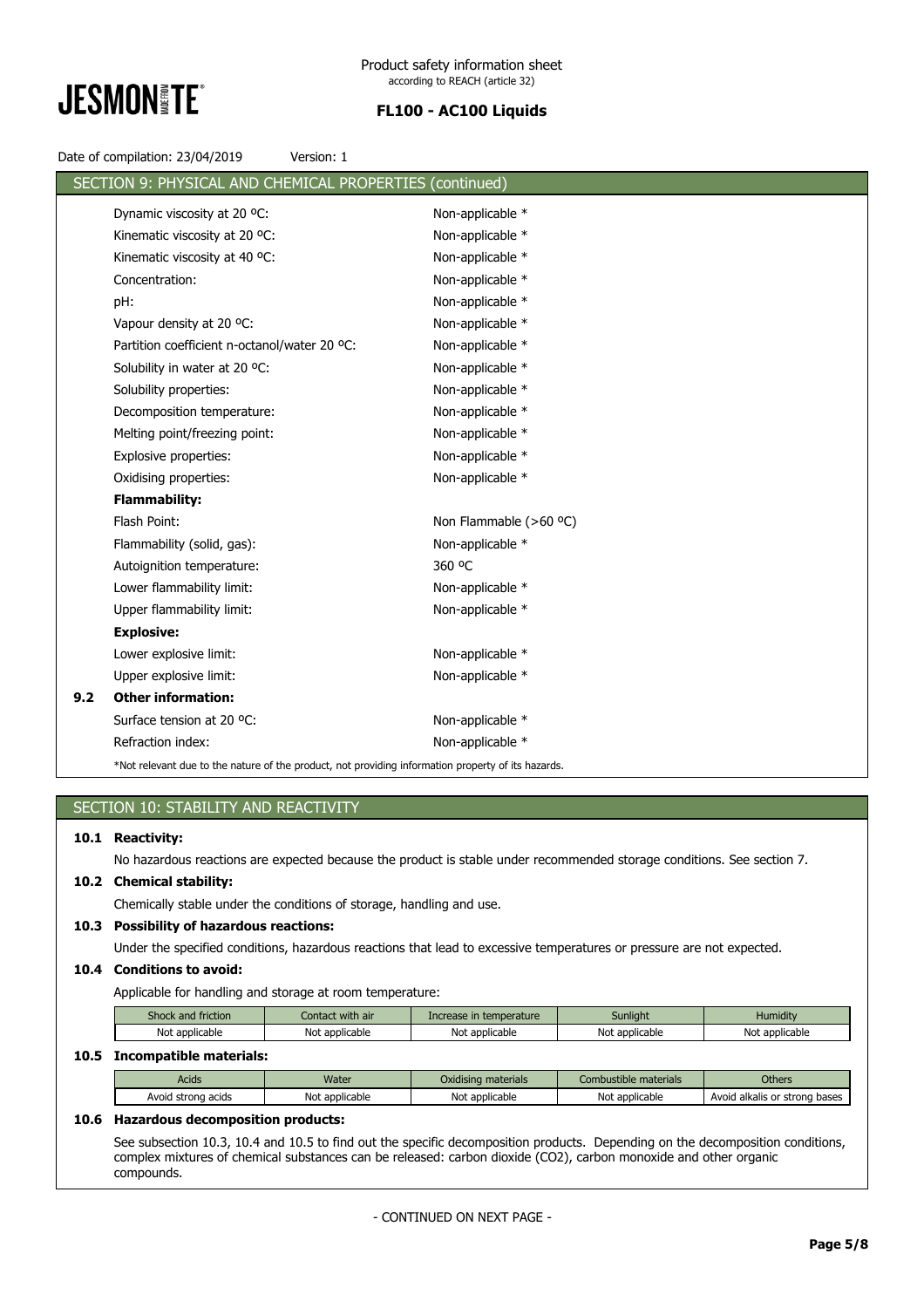

Date of compilation: 23/04/2019 Version: 1

# SECTION 11: TOXICOLOGICAL INFORMATION

# **11.1 Information on toxicological effects:**

LD50 oral > 2000 mg/kg (rat)

## **Dangerous health implications:**

In case of exposure that is repetitive, prolonged or at concentrations higher than the recommended occupational exposure limits, adverse effects on health may result, depending on the means of exposure: A- Ingestion (acute effect):

- - Acute toxicity : Based on available data, the classification criteria are not met
	- Corrosivity/Irritability: Based on available data, the classification criteria are not met
- B- Inhalation (acute effect):
	- Acute toxicity : Based on available data, the classification criteria are not met
	- Corrosivity/Irritability: Based on available data, the classification criteria are not met
- C- Contact with the skin and the eyes (acute effect):
	- Contact with the skin: Based on available data, the classification criteria are not met
	- Contact with the eyes: Based on available data, the classification criteria are not met
- D- CMR effects (carcinogenicity, mutagenicity and toxicity to reproduction):
	- Carcinogenicity: Based on available data, the classification criteria are not met IARC: Formaldehyde (1)
	- Mutagenicity: Based on available data, the classification criteria are not met
	- Reproductive toxicity: Based on available data, the classification criteria are not met
- E- Sensitizing effects:
	- Respiratory: Based on available data, the classification criteria are not met
	- Cutaneous: Based on available data, the classification criteria are not met
- F- Specific target organ toxicity (STOT) single exposure:

Based on available data, the classification criteria are not met

- G- Specific target organ toxicity (STOT)-repeated exposure:
	- Specific target organ toxicity (STOT)-repeated exposure: Based on available data, the classification criteria are not met
	- Skin: Based on available data, the classification criteria are not met
- H- Aspiration hazard:

Based on available data, the classification criteria are not met

**Other information:**

Non-applicable

## **Specific toxicology information on the substances:**

Not available

# SECTION 12: ECOLOGICAL INFORMATION

The experimental information related to the eco-toxicological properties of the product itself is not available

#### **12.1 Toxicity:**

Not available

**12.2 Persistence and degradability:**

Not available

- **12.3 Bioaccumulative potential:** Not available
- **12.4 Mobility in soil:**

Not available

**12.5 Results of PBT and vPvB assessment:**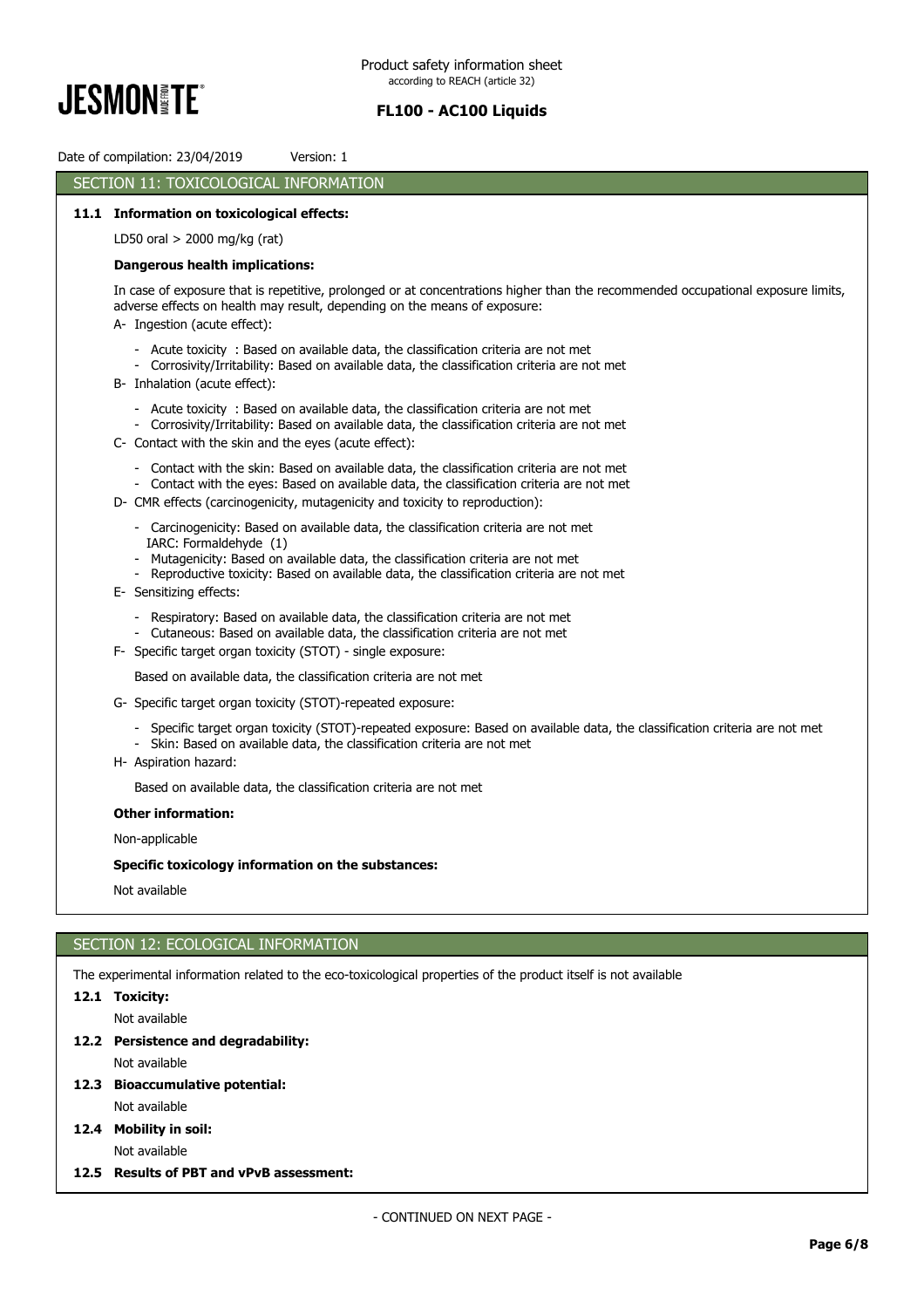

# Date of compilation: 23/04/2019 Version: 1

# SECTION 12: ECOLOGICAL INFORMATION (continued)

Product contains PBT/vPvB substances: Octamethylcyclotetrasiloxane

# **12.6 Other adverse effects:**

Not described

# SECTION 13: DISPOSAL CONSIDERATIONS

## **13.1 Waste treatment methods:**

| Code     | Description                                                    | Waste class (Regulation (EU) No<br>1357/2014) |
|----------|----------------------------------------------------------------|-----------------------------------------------|
| 08 01 12 | waste paint and varnish other than those mentioned in 08 01 11 | Non dangerous                                 |

#### **Type of waste (Regulation (EU) No 1357/2014):**

Non-applicable

#### **Waste management (disposal and evaluation):**

Consult the authorized waste service manager on the assessment and disposal operations in accordance with Annex 1 and Annex 2 (Directive 2008/98/EC, The Waste Regulations 2011, 2011 No. 988). As under 15 01 (2014/955/EU) of the code and in case the container has been in direct contact with the product, it will be processed the same way as the actual product. Otherwise, it will be processed as non-dangerous residue. We do not recommended disposal down the drain. See paragraph 6.2.

# **Regulations related to waste management:**

In accordance with Annex II of Regulation (EC) No 1907/2006 (REACH) the community or state provisions related to waste management are stated

Community legislation: Directive 2008/98/EC, 2014/955/EU, Regulation (EU) No 1357/2014

# SECTION 14: TRANSPORT INFORMATION

This product is not regulated for transport (ADR/RID,IMDG,IATA)

# SECTION 15: REGULATORY INFORMATION

#### **15.1 Safety, health and environmental regulations/legislation specific for the substance or mixture:**

Regulation (EC) No 528/2012: contains a preservative to protect the initial properties of the treated article. Contains Reaction mass of: 5-chloro-2-methyl-4-isothiazolin-3-one [EC no. 247-500-7] and 2-methyl-2H -isothiazol-3-one [EC no. 220-239-6] (3:1), Reaction mass of: 5-chloro-2-methyl-4-isothiazolin-3-one [EC no. 247-500-7] and 2-methyl-2H -isothiazol-3-one [EC no. 220-239- 6] (3:1).

Candidate substances for authorisation under the Regulation (EC) No 1907/2006 (REACH): Non-applicable

Substances included in Annex XIV of REACH ("Authorisation List") and sunset date: Non-applicable

Regulation (EC) No 1005/2009, about substances that deplete the ozone layer: Non-applicable

Article 95, REGULATION (EU) No 528/2012: Non-applicable

REGULATION (EU) No 649/2012, in relation to the import and export of hazardous chemical products: Non-applicable

# **Seveso III:**

# Non-applicable

#### **Limitations to commercialisation and the use of certain dangerous substances and mixtures (Annex XVII REACH, etc ….):**

Contains Octamethylcyclotetrasiloxane. 1. | Shall not be placed on the market in wash-off cosmetic products in a concentration equal to or greater than 0,1 % by weight of either substance, after 31 January 2020. | 2. | For the purposes of this entry, "washoff cosmetic products" means cosmetic products as defined in Article 2(1)(a) of Regulation (EC) No 1223/2009 that, under normal conditions of use, are washed off with water after application.'

## **Specific provisions in terms of protecting people or the environment:**

It is recommended to use the information included in this safety data sheet as a basis for conducting workplace-specific risk assessments in order to establish the necessary risk prevention measures for the handling, use, storage and disposal of this product.

- CONTINUED ON NEXT PAGE -